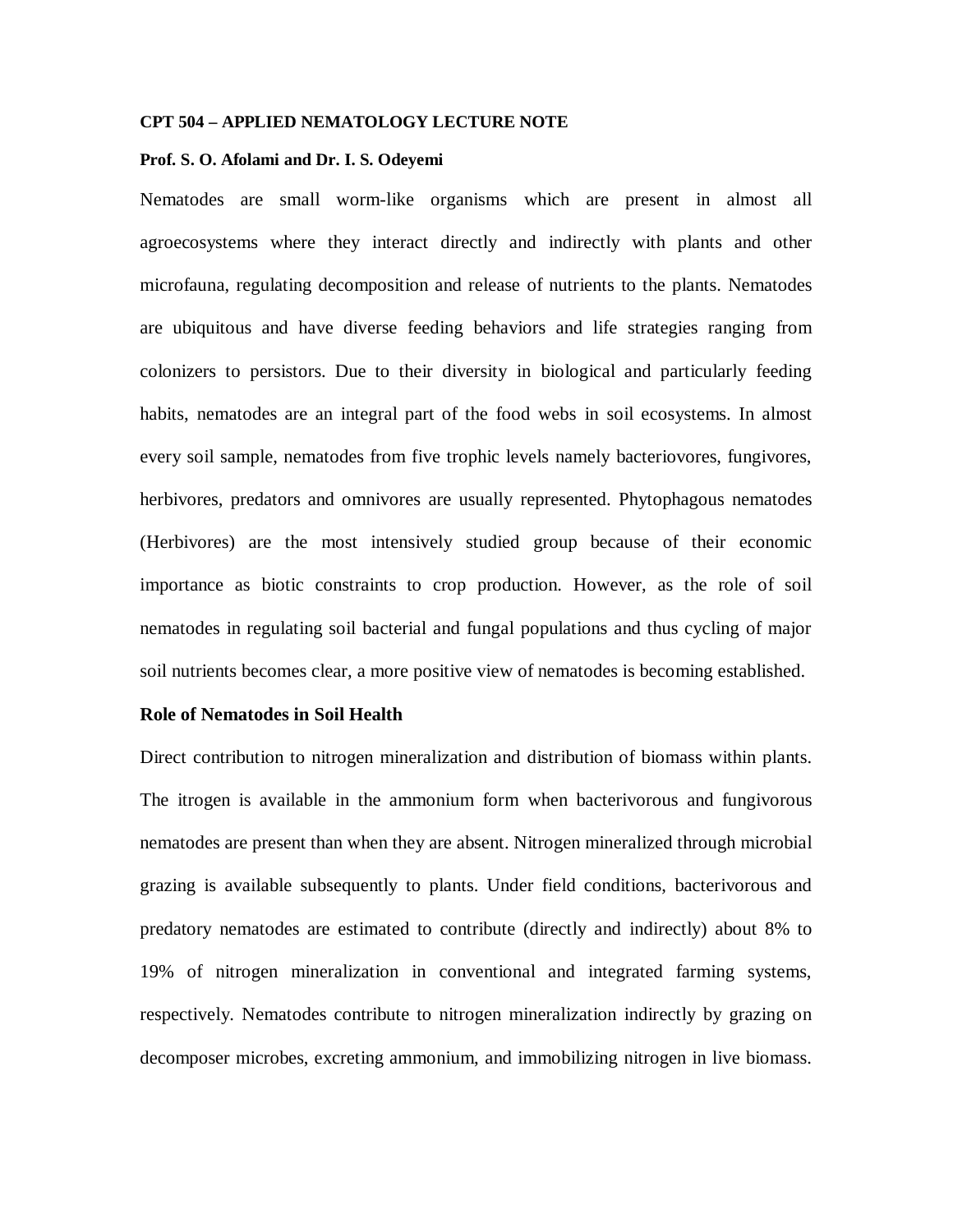Predatory nematodes also regulate nitrogen mineralization by feeding on microbialgrazing nematodes.

### **Uses of Nematodes as Indicators**

- Nematodes have a permeable cuticle, which allows them to respond with a range of reactions to pollutants and correspond with the restorative capacity of soil ecosystems.
- Some nematodes have resistant stages such as cryptobiosis or cysts that allow them to survive inactively during environmental conditions unfavorable to growth and(or) development. However, some nematode taxa such as Dorylaimidae have no resistant stages, which may make them more sensitive to environmental change.
- Since the 1970s, nematodes have been used as environmental biomonitors for aquatic systems. For example, *Panagrellus redivivus* has been used as a biomonitor to detect toxin concentrations that affect molting and organism size.

## **PRINCIPLES OF NEMATODE CONTROL**

**Avoidance**: This involves choosing or selecting a site with very low or zero inoculum.

**Exclusion**: This principle tends to limit the spread of nematode pathogen from on place to another. This is aimed at reducing initial inoculum of the nematodes.

**Suppression of nematode reproduction**: This involves the use of resistant varieties and supplemental chemical nematicide.

# **METHODS OF NEMATODE PEST MANAGEMENT**

**Physical Method**: This involves the use of heat either in form of sterilization or solarization.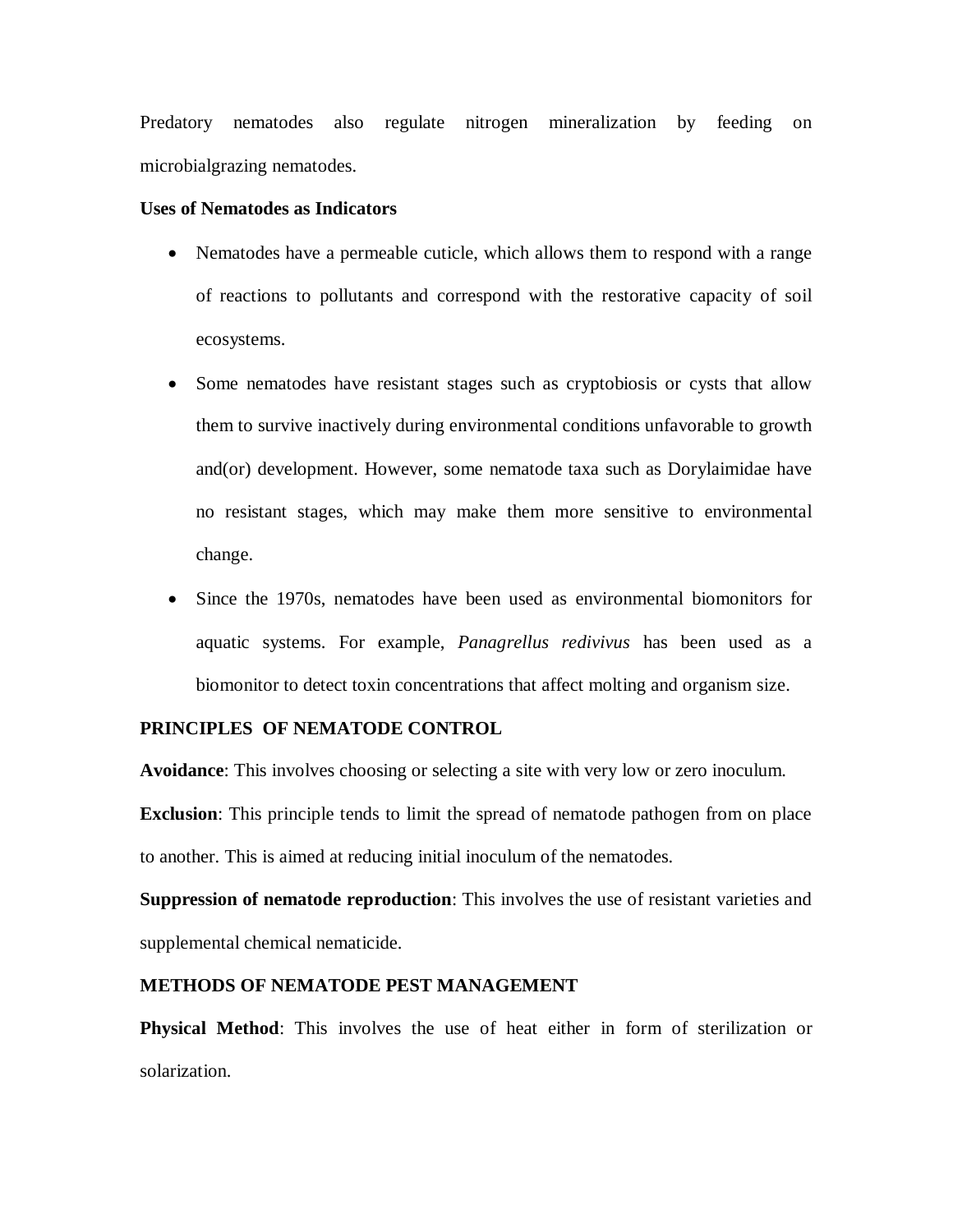**Chemical method**: This involves the use of nematicides

**Cultural methods**: This includes – Good site selection, Farm sanitation and hygiene, Ploughing, Use of trap crops, Crop rotation, Soil amendments, Flooding etc.

**Resistance :** Resistant cultivars offers the most effective and economic control of plantparasitic nematodes. The use of crops resistant to the most destructive pathogenic nematodes remains an attractive, effective and economical management strategy for minimizing crop losses

**Biological control**: Biological control can be defined as the direct accurate management of common components of the ecosystems to protect crops against pathogens. In this regard, microbial diversity is a key natural resource. Biological control preserves environmental quality by reduction in chemical inputs. It is thus characteristic of sustainable management practices. Biological control involves the use of biological agents such as parasites, predators, phytophagous insects, pathogenic microbes and competing species to suppress and repulse pest species.

A large number of biocontrol agents have been tested to control plant-parasitic nematodes with encouraging results. These include bacteria, such as, *Burkholdera cepacia*, *Pasteuria penetrans*, *Pseudomonas florecens*. Fungi like *Verticillium chlamydosporium*, *Paecilomyces lilacinus*, *Gliocladium* spp., *Trichoderma* spp, *Athrobotrys oligospora* have also been used. Similarly, predatory nematodes and entomopathogenic nematodes have been reported to control root – knot nematodes and other nematodes such as *Steinernema carpocapsae* and *Mononchus acquaticus*.

**Nematode** trapping fungi utilise either sticky pads or constricting rings to immobilise nematodes. The fungus then digests the internal organs of the nematode and form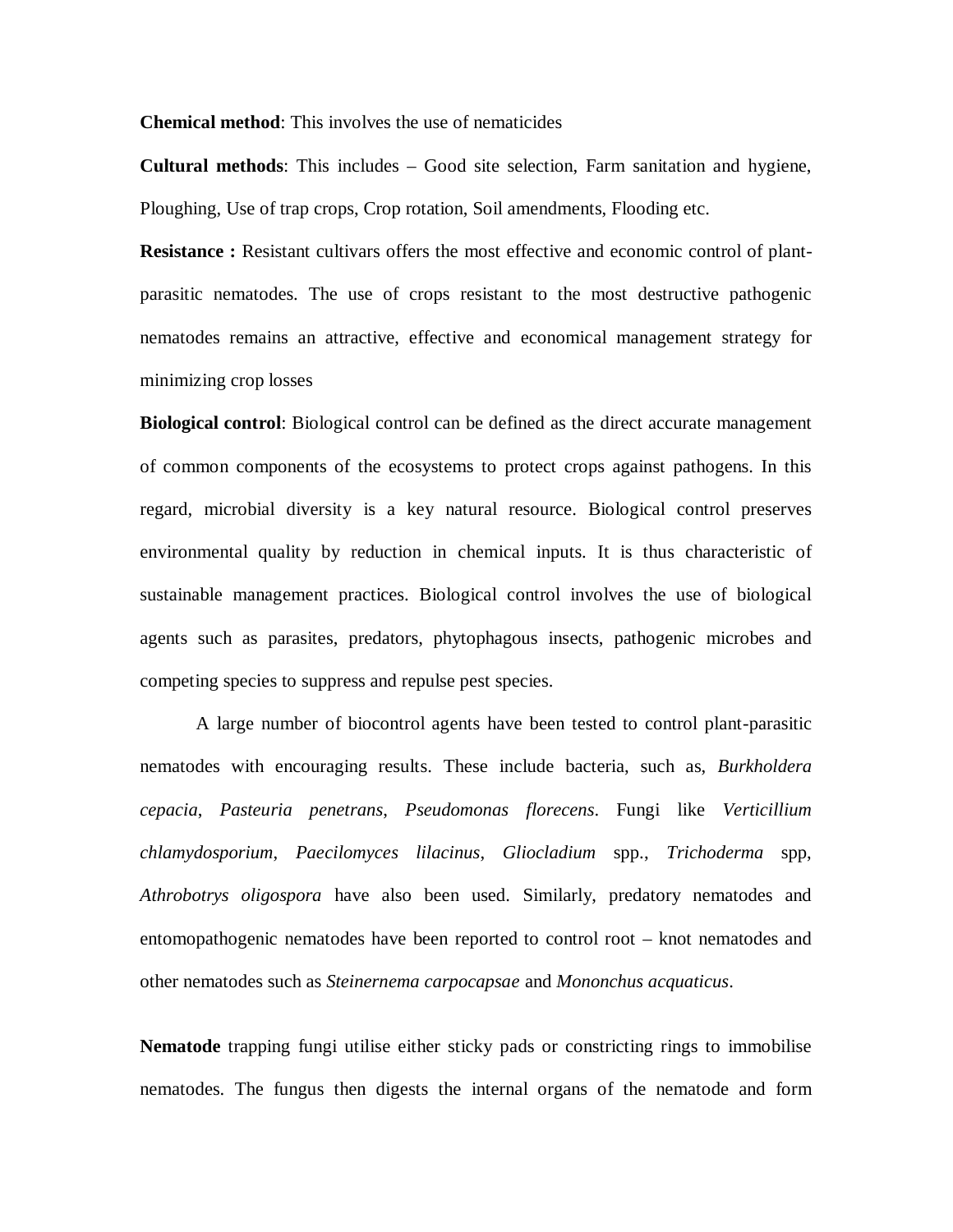reproductive cells. The main fungi in this group are Arthrobotrys and Duddingtonia. These fungi are found in soil where they live on readily-available organic carbon, in the absence of nematodes. They are generalist feeders, being able to trap and digest many nematodes, not just those that infest plants. Thus, the fungi are rare, unable to exist at sufficiently high densities to control nematode populations, and parasitic on beneficial as well as pest species of nematode. Because of these difficulties, exploration of the use of trapping fungi in the field has largely ceased, though see below for a case study of animal pests and Duddingtonia.

**Parasitic fungi** have been isolated from eggs, larvae or adults nematodes. Several of these have been found to preferentially parasitise the nematode and thereby reduce the size of the nematode population. Research efforts in some crops are now concentrating on using fungi found locally to control local pests. The general approach is to go to locations where nematodes have reached high densities. Parasitised individuals are extracted from soil, the fungi cultured and then tested as parasites of the pest nematode. The theoretical basis for this approach is that high densities of nematode will enable fungal parasites to increase population size dramatically. Thus by selecting fungi adapted to the host (nematode) and environment, inundative inoculation will control the pest nematode. Biocontrol in problem fields has been achieved in a surprising number of cases. The species used include Paecilomyces lilacinus, a fungus that appears to have a wide range of potential hosts, both insect and nematode, and yet isolates have a degree of specificity for host.